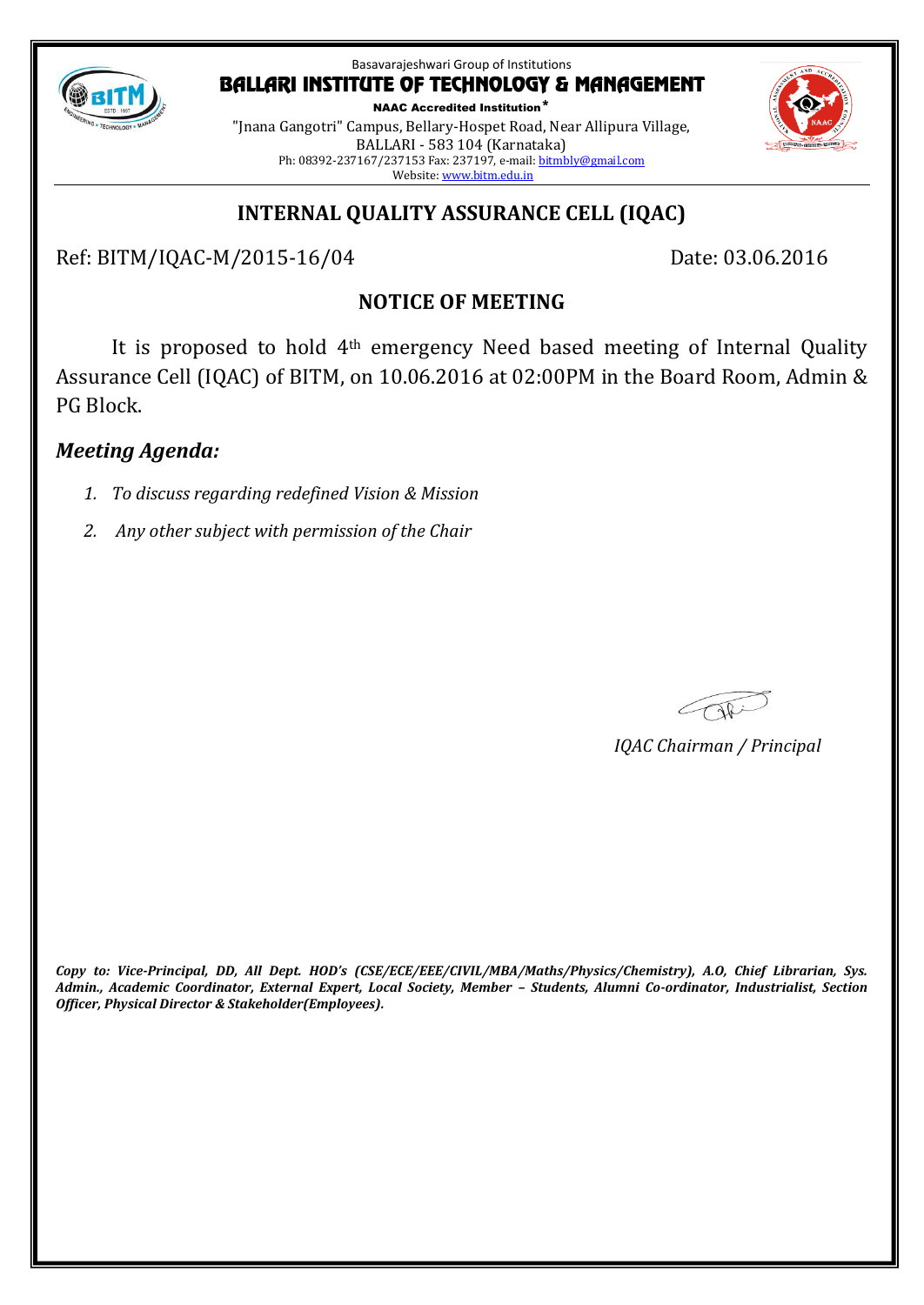

NAAC Accredited Institution\* "Jnana Gangotri" Campus, Bellary-Hospet Road, Near Allipura Village, BALLARI - 583 104 (Karnataka) Ph: 08392-237167/237153 Fax: 237197, e-mail[: bitmbly@gmail.com](mailto:bitmbly@gmail.com) Website[: www.bitm.edu.in](http://www.bec-bellary.com/)



## **Proceedings of the 4th Internal Quality Assurance Cell(IQAC) committee meeting held on 10.06.2016 at 02:00PM in the Board Room, Admin & PG Block, @ BITM – Ballari**

## **Members Present:**

| S.No                    | <b>Name</b>                                            | <b>Designation</b>      |
|-------------------------|--------------------------------------------------------|-------------------------|
| $\mathbf{1}$            | Dr. V. C. Patil - Principal                            | Chairman                |
| $\overline{c}$          | Prof. Prithviraj. Y. J - Deputy Director               | <b>Managing Trustee</b> |
| $\overline{3}$          | Dr. R. N. Kulkarni - HOD-CSE                           | Member                  |
| 4                       | Dr. B. S. Khened - HOD-EEE                             | Member                  |
| 5                       | Dr. Yadavalli Basavaraj - HOD-ME                       | Member                  |
| $\overline{6}$          | Dr. H. Mahabaleswara - HOD-Civil                       | Member                  |
| $\overline{7}$          | Mr. Nagesh - Industrialist                             | Member                  |
| $\overline{8}$          | Dr. K. S. R. Sridhar - Vice-Principal, HOD-Mathematics | Member                  |
| $\overline{9}$          | Dr. Suresh - HOD-Chemistry                             | Member                  |
| 10                      | Mr. P. Amareshayya - Administrative Officer            | Member                  |
| 11                      | Mr. Jaffar Basha - Chief Librarian                     | Member                  |
| 12                      | Prof. Phani Ram Prasad - Academic Co-ordinator         | Member                  |
| 13                      | Dr. K. H. Harikumar - Member                           | <b>Local Society</b>    |
| 14                      | Mr. Mallikarjuna A - Co-ordinator                      | Alumni                  |
| 15                      | Dr. N. Gururaj - Coordinator                           | <b>Member Secretary</b> |
| 16                      | Dr. G. P. Dinesh - DEAN - MBA                          | Member                  |
| 17                      | Mr. Badrinath Deshpande - Stakeholder                  | Member                  |
| <b>Leave of Absence</b> |                                                        |                         |
|                         | Dr. U. Eranna - HOD-ECE                                | Member                  |
| $\overline{2}$          | Dr. T. Machappa - HOD-Physics                          | Member                  |
| $\overline{3}$          | Dr. Mohan Kumar - Member                               | <b>External Expert</b>  |
| $\overline{4}$          | Mr. L. Raghunath - Section Officer                     | Member                  |
| 5                       | Ms. Harika - Student                                   | Member                  |
| $\overline{6}$          | Mr. Tanveer Ahmed - Student                            | Member                  |
| $\overline{7}$          | Mr. Anand Krishna Murthy - System Admin.               | Member                  |
| $\overline{8}$          | Mr. Ashok Bhupal - Physical Director                   | Member                  |

Followed discussions were made in the meeting:

# *1. To discuss regarding redefined Vision & Mission*

Chairman explained the need for this emergency meeting in order to take a approval for redefining of Vision and Mission of the Institution and also of the Departments. While discussing on this subject, there is a need for redefining in view of NBA observation. Taking all these factors into consideration of the all stakeholders like Academacian, Technolcrats, Alumni, Parents & Students, recruiters are involved and the new Vision and Mision is finalized for the institute as well as of the departments.

The members satisfied and approved the new vision and mission of Institute and departments. The vision and mission need to be finally approve by the Governing body.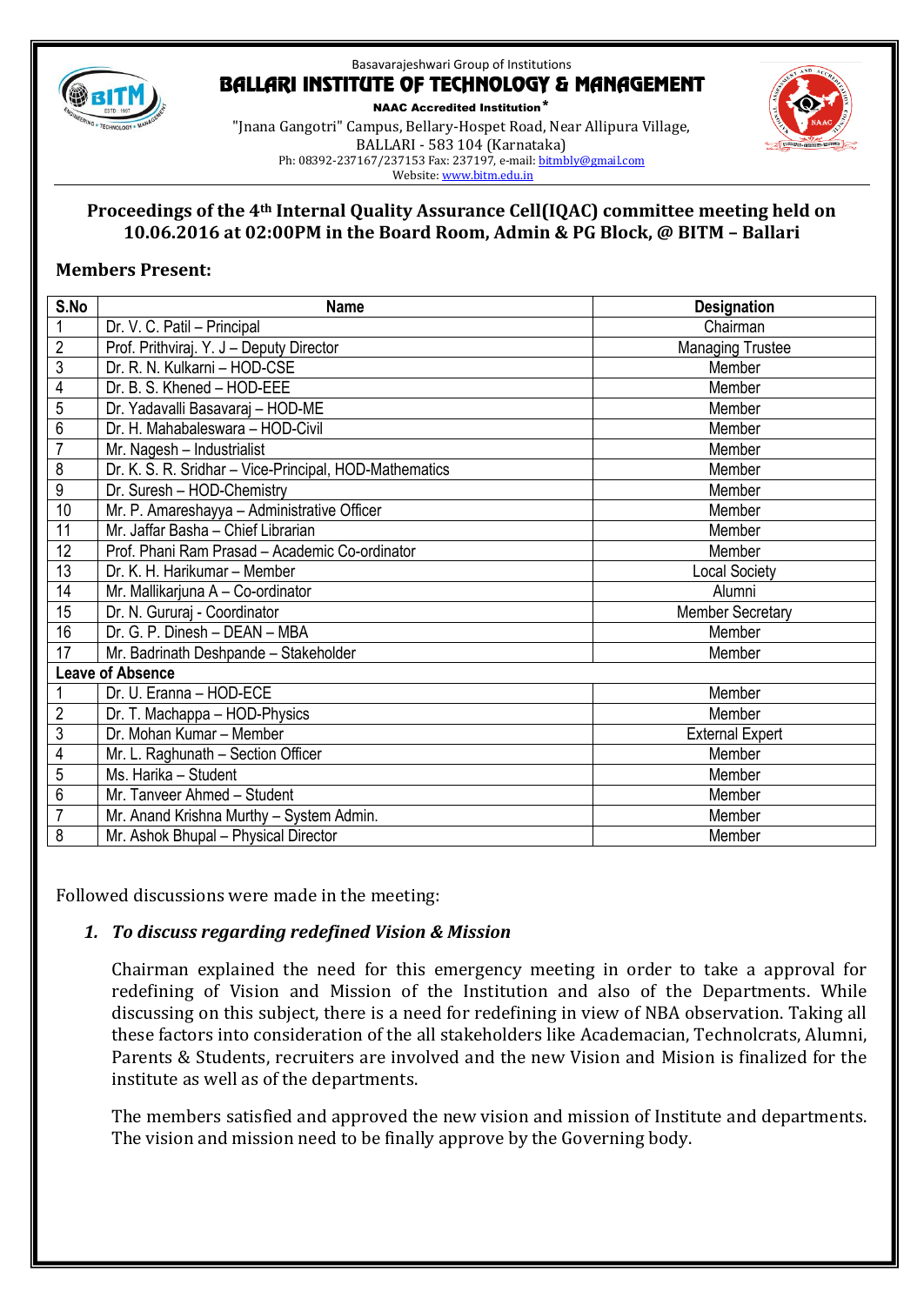

NAAC Accredited Institution\* "Jnana Gangotri" Campus, Bellary-Hospet Road, Near Allipura Village, BALLARI - 583 104 (Karnataka) Ph: 08392-237167/237153 Fax: 237197, e-mail[: bitmbly@gmail.com](mailto:bitmbly@gmail.com) Website[: www.bitm.edu.in](http://www.bec-bellary.com/)



# **REDEFINED VISION & MISSION OF BITM**

# **Vision:**

To Contribute Valuable Graduates for Industry and Society through Excellence in Technical & Management Education and Research.

# **Mission:**

- To offer state-of-the-art undergraduate, Post-Graduate and Doctoral Programmes
- $\triangleright$  To empower the students with Technical, Managerial Skills and Professional Ethics
- To Collaborate with Academia and Industries for Skill Development.

*2. Any other subject with permission of the Chair*

*-----*

*Meeting Ended with vote of thanks to the Chair.*

*Member Secretary IQAC Chairman Dr. N. Gururaj / Prof. Mathematics Dr. V. C. Patil / Principal*